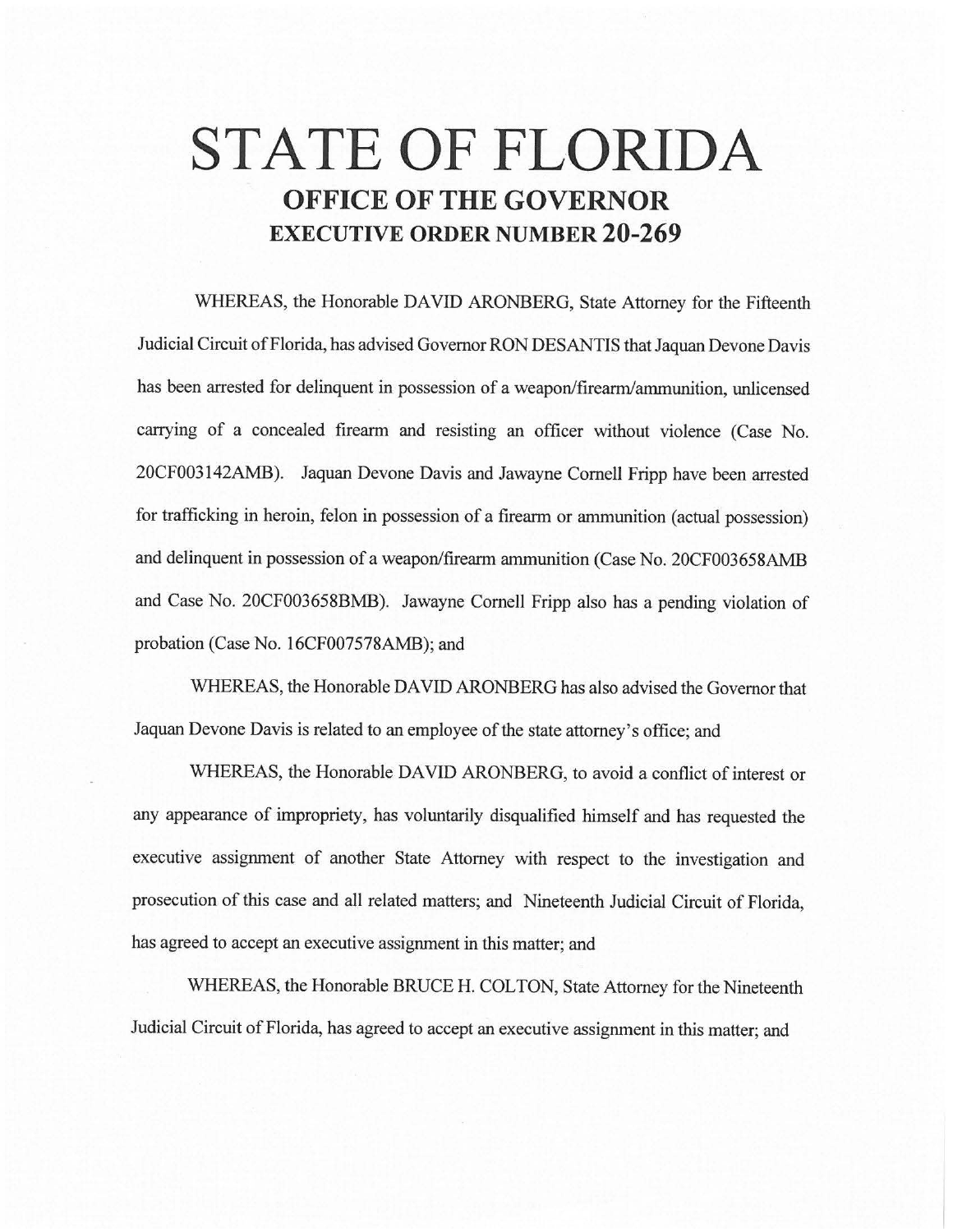WHEREAS, it is in the best interests of the State of Florida and of the ends of justice that the Honorable BRUCE H. COLTON discharge the duties of the Honorable DAVID ARONBERG, pursuant to section 27.14, Florida Statutes.

NOW, THEREFORE, I, RON DESANTIS, Governor of Florida, in obedience to my solemn constitutional duty to ''take care that the laws be faithfully executed," and pursuant to the Constitution and laws of the State of Florida, issue the following Executive Order, effective immediately:

## Section 1.

The Honorable BRUCE H. COLTON, State Attorney for the Nineteenth Judicial Circuit of Florida, referred to as the "Assigned State Attorney," is assigned to discharge the duties of the Honorable DAVID ARONBERG, State Attorney for the Fifteenth Judicial Circuit of Florida, as they relate to the investigation, prosecution, and all matters related to Jaquan Devone Davis and Jawayne Cornell Fripp.

## Section 2.

The Assigned State Attorney or one or more Assistant State Attorneys and Investigators, who have been designated by the Assigned State Attorney, shall proceed immediately to the Fifteenth Judicial Circuit of Florida, and are vested with the authority to perform the duties prescribed herein.

## Section 3.

All residents of the Fifteenth Judicial Circuit are requested, and all public officials are directed, to cooperate and render whatever assistance is necessary to the Assigned State Attorney, so that justice may be served.